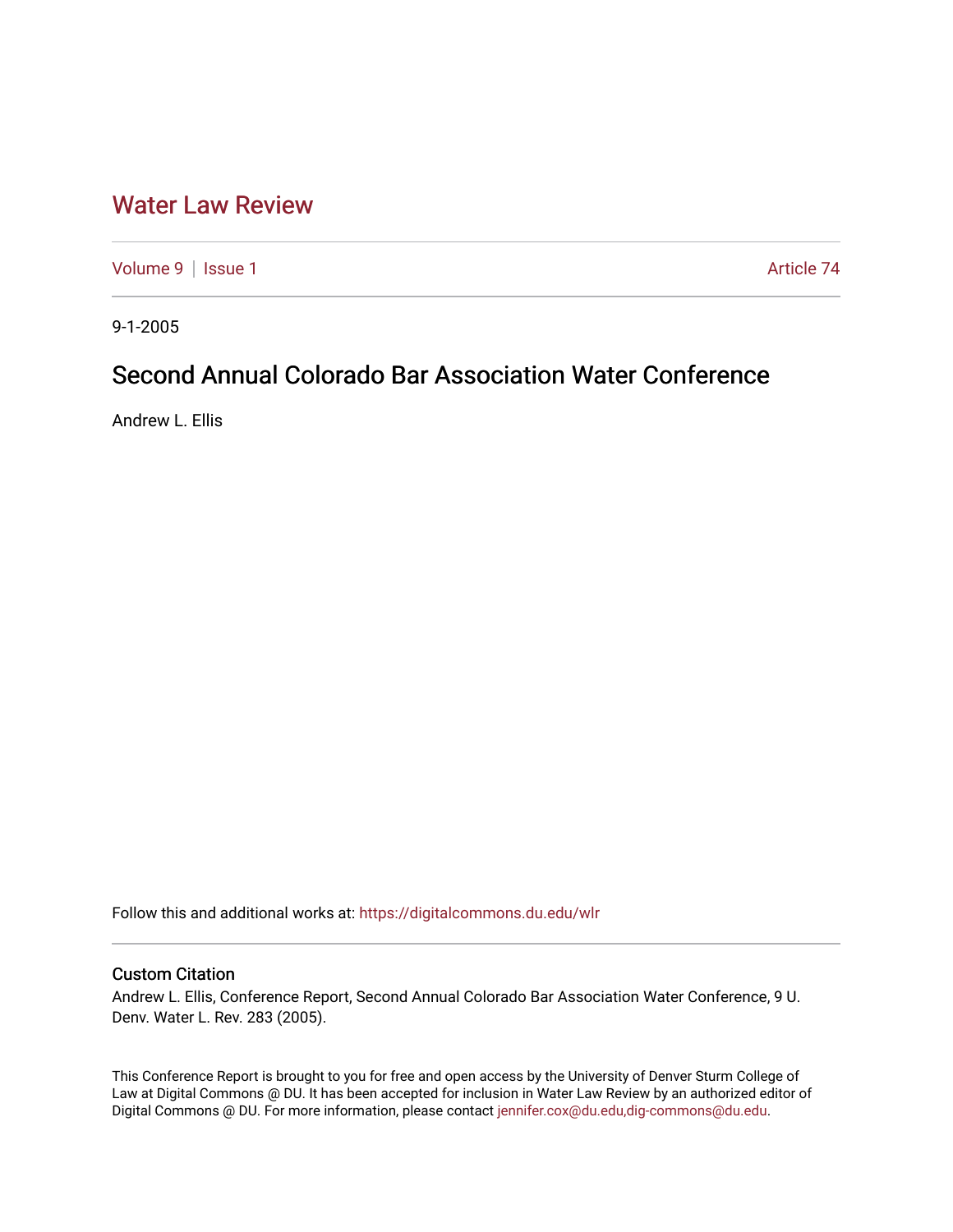#### **SECOND ANNUAL COLORADO BAR ASSOCIATION WATER LAW CONFERENCE**

#### **Steamboat Springs, Colorado June 17-18, 2005**

The Second Annual Colorado Bar Association **("CBA")** Water Law Conference, sponsored by the Water Law Section of the **CBA,** took place at the Sheraton Steamboat Resort and Conference Center for the second year in a row. The Agricultural and Rural Law Round **Up,** sponsored by the Agricultural and Rural Law Section of the **CBA,** and an Environmental Law Conference, sponsored by the Natural Resources and Energy Section of the **CBA,** were held simultaneously with the Water Law Conference. Speakers gave presentations consistent with these three topics. Conference organizers allowed and encouraged conference participants to attend presentations on all three topics.

#### **DAY ONE: FRIDAY, JUNE 17, 2005**

The day began with a General Session entitled *Purchase and Sale of Real Property: A Case Study.* The session focused on the various due diligence requirements involved in the purchase or sale of land. Joseph B. Dischinger moderated the session, and John L. Watson presented the water-related portion of the session. Mr. Watson identified and discussed five major water-related due diligence issues: **(1)** assessment of legal and physical water supply; (2) water rights title and conveyance; **(3)** recreational access to streams running through private property; (4) water rights and wetlands issues involving fish habitat enhancements; and **(5)** possible construction in marshy areas.

After the General Session, each of the three sections of the conference held three subsequent presentations relating to their specific section. The first Water Law Section presentation was the Legislative and Case Law Update presented by David **A.** Bailey. Mr. Bailey identified and summarized both Colorado water case law and pertinent federal cases involving water issues. Mr. Bailey also discussed legislation recently passed or rejected by the Colorado Legislature. Dave Akers, the Water Quality Protection Manager of the Colorado Department of Public Health and Environment, presented the second Water Law Section presentation, *Water Quality, Including Brine Disposal.* Mr. Akers discussed the different methods, requirements, and challenges involving the discharge of water containing high total dissolved solids.

Dr. Ali Harivandi from the University of California Davis, presented the third and final Water Law Section presentation of the day, *Challenges Involved in the use of Recycled Water for Irrigation Purposes.* Dr.